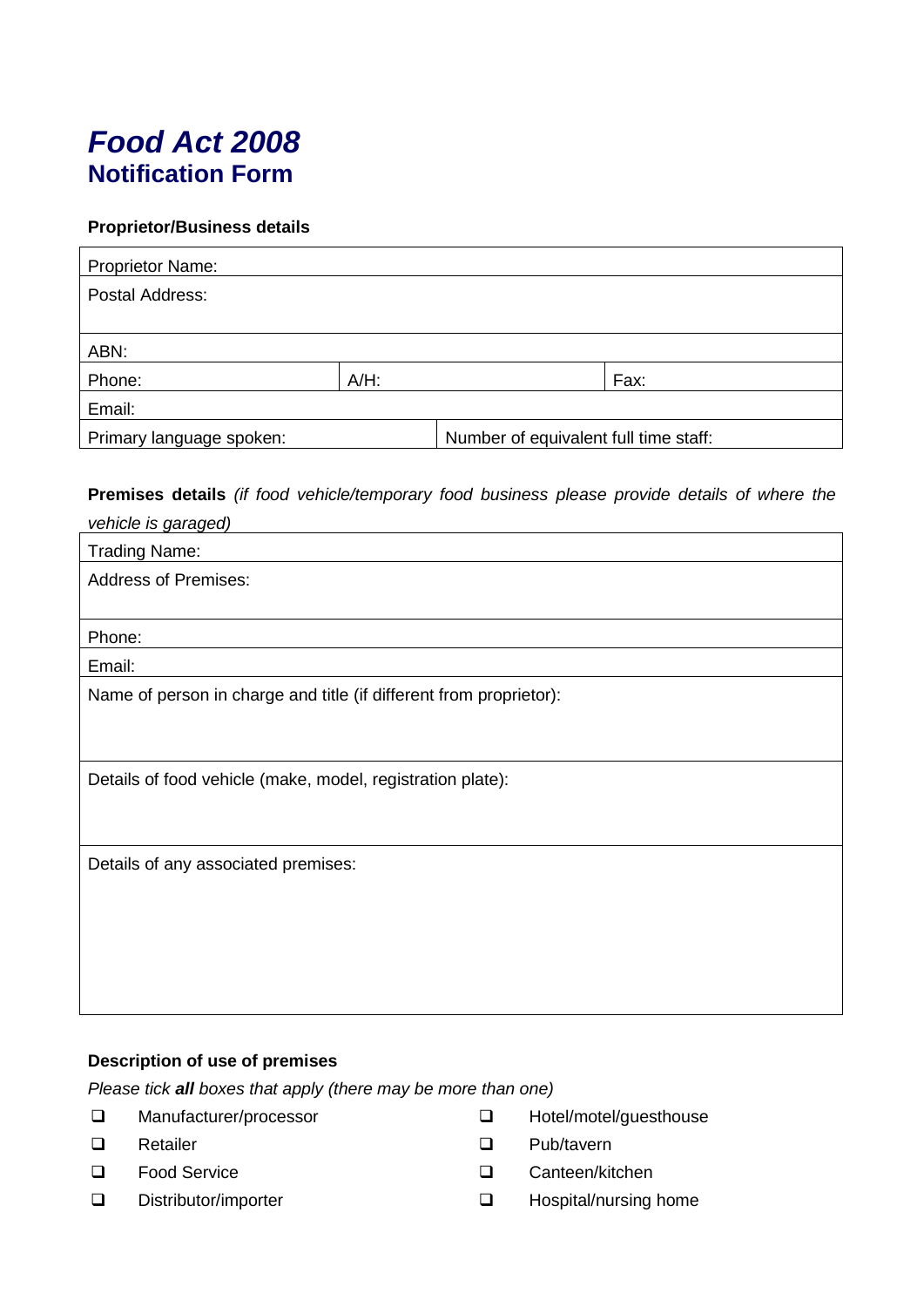- □ Packer
- $\square$  Storage  $\square$
- $\square$  Transport  $\square$
- Restaurant/café
- □ Snack bar/takeaway 
Market stall
- **Caterer**
- Meals-on-wheels Other
- □ Childcare centre
- Home delivery
- Temporary food premises
- □ Restaurant/café <br>□ Mobile food operator
	-
- $\Box$  Caterer  $\Box$  Charitable or community organisation
	-

## **Please provide more details about your type of business**

(For example: butcher, bakery, seafood processor, soft drink manufacturer, milk vendor, service station. If business is a catering business, please provide maximum patrons estimate)

## **Do you provide, produce or manufacture any of the following foods?**

*Please tick all boxes that apply*

- □ Prepared, ready to eat<sup>1</sup> table meals
- $\Box$  Frozen meals  $\Box$
- $\Box$  Raw meat, poultry or seafood (i.e. oysters)  $\Box$
- $\Box$  Processed meat, poultry or seafood  $\Box$
- $\Box$  Fermented meat products  $\Box$
- $\square$  Meat pies, sausage rolls or hot dogs  $\square$
- □ Sandwiches or rolls □ □ □ □
- Soft drinks/juices  $\Box$
- Raw fruit and vegetables  $\Box$
- Processed fruit and vegetables  $\Box$

### **Nature of food business**

-

- **Q** Confectionary
- Infant or baby foods
- Bread, pastries or cakes
- Egg or egg products
- Dairy products
- Prepared salads
- Other:

|                                                                   | Yes | No |
|-------------------------------------------------------------------|-----|----|
| Are you a small business <sup>2</sup> ?                           |     |    |
| Is the food that you provide, produce or manufacture ready-to-eat |     |    |

 $1$  'Ready to eat' means food that is ordinarily consumed in the same state as in which it is sold

 $2$  Is a business that employs less than 50 people in the 'manufacturing sector' or less than 10 people in the 'food services' sector